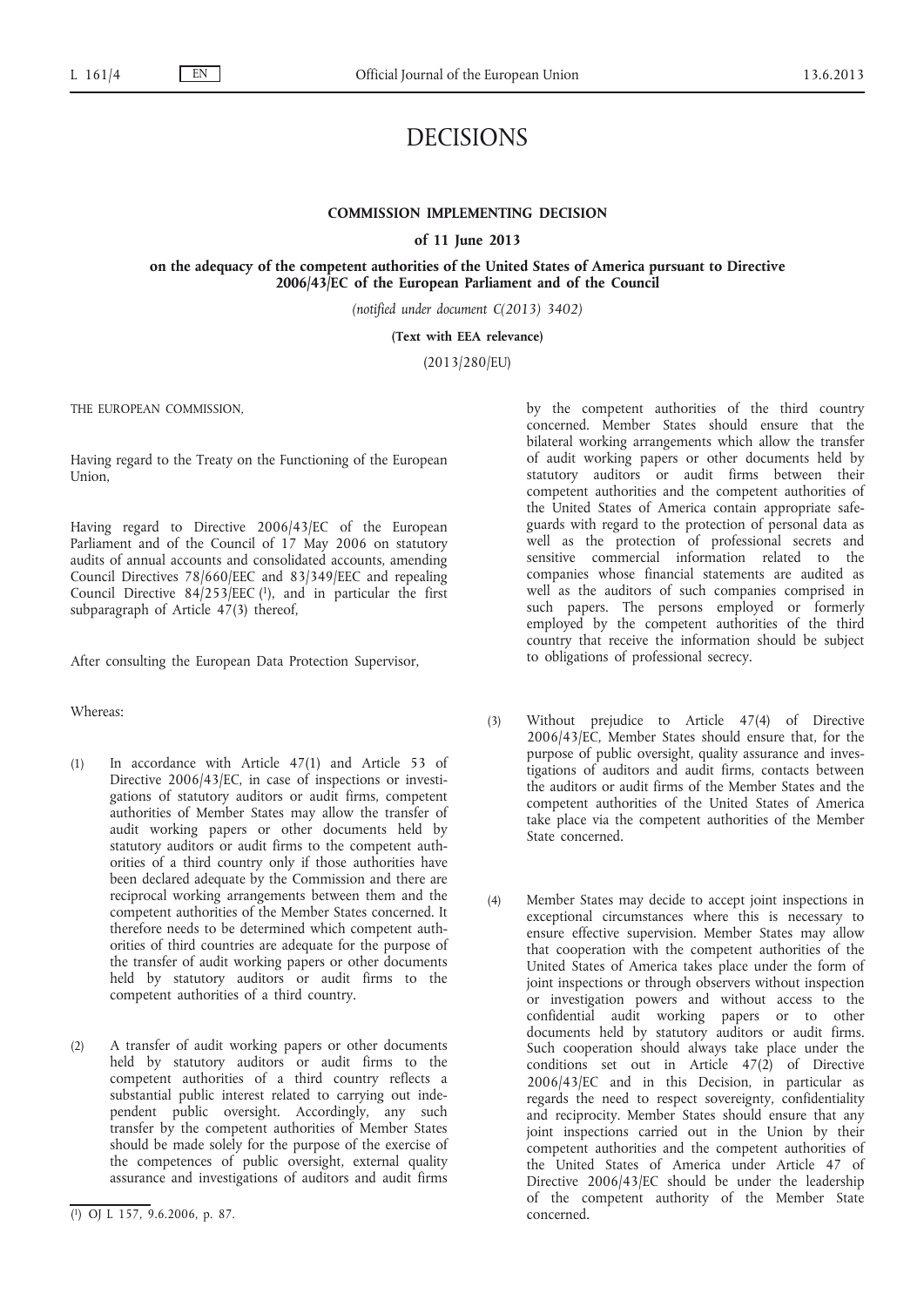- (5) Directive 95/46/EC of the European Parliament and of the Council of 24 October 1995 on the protection of individuals with regard to the processing of personal data and on the free movement of such data  $(1)$  applies to the processing of personal data carried out pursuant to that Directive. Accordingly, where a transfer of audit working papers or other documents held by statutory auditors or audit firms to the competent authorities of the United States of America involves the disclosure of personal data, it should always be carried out in accordance with Directive 95/46/EC. Member States should ensure appropriate safeguards with regard to the protection of personal data transferred, in particular through binding agreements in accordance with Chapter IV of Directive 95/46/EC between their competent authorities and the competent authorities of the United States, and that the competent authorities of the United States would not further disclose personal data comprised in transferred audit working papers or other documents held by statutory auditors or audit firms without the prior agreement of the competent authorities of the Member States concerned.
- (6) The adequacy of competent authorities of a third country should be assessed in the light of the cooperation requirements set out in Article 36 of Directive 2006/43/EC or essentially equivalent functional results. In particular, the adequacy should be assessed in the light of the competences exercised by the competent authorities of the United States of America, the safeguards against breaching professional secrecy and confidentiality rules implemented by them and their ability under their laws and regulations to cooperate with the competent authorities of Member States.
- (7) As auditors and audit firms of companies of the Union which have issued securities in the United States of America, or which form part of a group issuing statutory consolidated accounts in that country are regulated by the laws of the United States of America, it should be decided whether the competent authorities of Member States may transfer audit working papers or other documents held by statutory auditors or audit firms to the competent authorities of the United States of America solely for the purposes of the exercise of their competences of public oversight, external quality assurance and investigations of auditors and audit firms.
- (8) Adequacy assessments for the purposes of Article 47 of Directive 2006/43/EC have been carried out with respect to the competent authorities of the United States of America. Adequacy decisions in respect of the authorities of the United States of America should be taken on the basis of those assessments.
- (9) The Securities and Exchange Commission of the United States of America has competence in investigating auditors and audit firms; this Decision should only cover the competences of the Securities and Exchange Commission of the United States of America to investigate auditors and audit firms. The Securities and Exchange Commission of the United States of America implements adequate safeguards banning and sanctioning disclosure by its current and former employees of confidential information to any third person or authority. It would use the transferred audit working or other documents held by statutory auditors or audit firms papers solely for purposes related to investigations of auditors and audit firms. Under the laws and regulations of the United States of America, the Securities and Exchange Commission has the ability to transfer audit working papers or other documents held by United States auditors or audit firms which relate to investigations it may perform on such auditors and audit firms to the competent authorities of any Member State. On this basis, the Securities and Exchange Commission of the United States of America should be declared adequate for the purpose of Article 47(1) of Directive 2006/43/EC.
- (10) The Public Company Accounting Oversight Board of the United States of America has competence in the public oversight, external quality assurance and investigation of auditors and audit firms. It implements adequate safeguards banning and sanctioning disclosure by its current and former employees of confidential information to any third person or authority. It would use transferred audit working papers or other documents held by statutory auditors or audit firms solely for purposes related to the public oversight, external quality assurance and investigation of auditors and audit firms. Under the laws and regulations of the United States of America, it may transfer audit working papers or other documents held by United States auditors or audit firms to the competent authorities of any Member State. On this basis, the Public Company Accounting Oversight Board of the United States of America should be declared adequate for the purpose of Article 47(1) of Directive  $2006/43$ /EC.
- (11) Transfer of audit working papers or other documents held by statutory auditors or audit firms should include access to or transmission to the authorities declared adequate under this Decision of audit working papers or other documents held by statutory auditors or audit firms, upon prior agreement of the competent authorities of Member States, and access to or transmission of such papers by the competent authorities of Member States to those authorities. As a consequence, in case of inspections or investigations, statutory auditors and audit firms should not be allowed to grant access, nor to transmit audit working papers or other documents held by statutory auditors or audit firms to those authorities under other conditions than the ones set out in

<sup>(</sup> 1) OJ L 281, 23.11.1995, p. 31.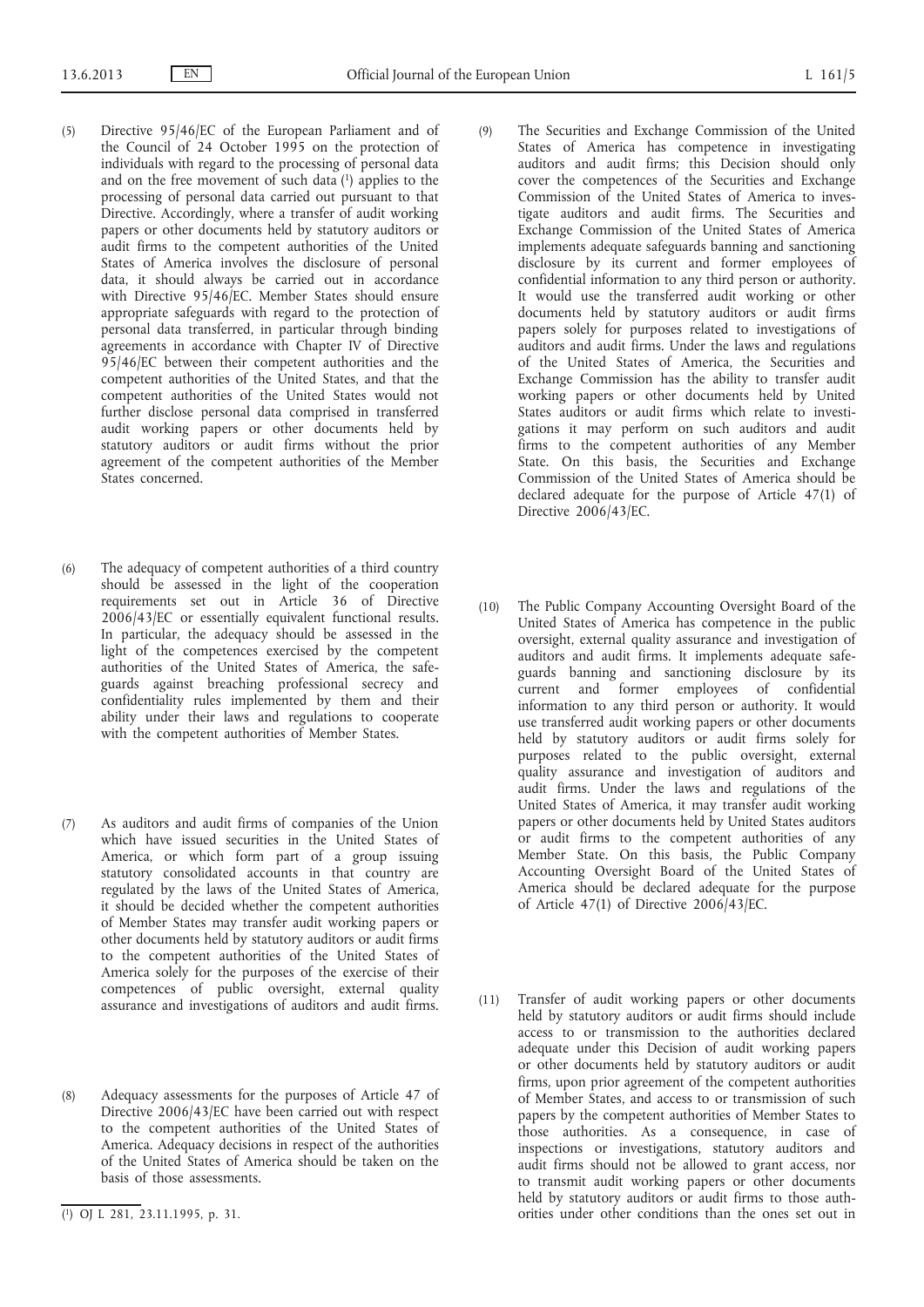this Decision and in Article 47 of Directive 2006/43/EC, for example on the basis of consent of the statutory auditor, the audit firms or the client company.

- (12) This Decision should be without prejudice to the cooperation arrangements referred to in Article 25(4) of Directive 2004/109/EC of the European Parliament and of the Council of 15 December 2004 on the harmonisation of transparency requirements in relation to information about issuers whose securities are admitted to trading on a regulated market and amending Directive 2001/34/EC (1).
- (13) As this Decision is taken in the context of Commission Implementing Decision  $2013/281/EU$  (2) on the equivalence of the public oversight, quality assurance, investigation and penalty system for auditors and audit entities of the United States of America, it should not pre-empt any final equivalence decisions that the Commission may adopt pursuant to Article 46(2) of Directive 2006/43/EC.
- (14) The ultimate objective of cooperation with the United States of America in audit oversight is to reach mutual reliance on each other's oversight systems where transfers of audit working papers or other documents held by statutory auditors or audit firms would be exceptional. The mutual reliance would be based on the equivalence of the Union and the United States' auditor oversight systems.
- (15) The Public Company Accounting Oversight Board of the United States of America intends to evaluate further the auditor oversight systems of the Member States before deciding to rely on the oversight performed by their competent authorities. Therefore, the mechanism of cooperation between the competent authorities of the Member States and the Public Company Accounting Oversight Board of the United States of America and the Securities and Exchange Commission of the United States of America should be reviewed to assess the progress made towards reaching mutual reliance on each other's oversight systems. For those reasons, this Decision should be applicable for a limited period of time.
- (16) The measures provided for in this Decision are in accordance with the opinion of the Committee established by Article 48(1) of Directive 2006/43/EC,

HAS ADOPTED THIS DECISION:

## *Article 1*

The Public Company Accounting Oversight Board of the United States of America and the Securities and Exchange Commission of the United States of America shall be considered adequate for the purpose of Article 47(1) of Directive 2006/43/EC.

#### *Article 2*

1. In case of inspections or investigations of statutory auditors or audit firms any transfer of audit working papers or other documents held by statutory auditors or audit firms shall be either subject to prior approval by the competent authority of the Member State concerned, or it shall be carried out by the competent authority of the Member State concerned.

2. The transfer of audit working papers or other documents held by statutory auditors or audit firms shall not serve any other purpose than the public oversight, external quality assurance or investigations of auditors and audit firms.

Where audit working papers or other documents held by statutory auditors or audit firms are exclusively held by a statutory auditor or audit firm registered in a Member State other than the Member State where the group auditor is registered and whose competent authority has received a request from any of the authorities referred to in Article 1, such papers or documents shall be transferred to the competent authority of the third country concerned only if the competent authority of the first Member State has given its express agreement to the transfer.

4. Member States shall ensure that the bilateral working arrangements which allow the transfer of audit working papers or other documents held by statutory auditors or audit firms between their competent authorities and the competent authorities of the United States of America contain appropriate safeguards with regard to the protection of personal data as well as the protection of professional secrets and sensitive commercial information related to the companies whose financial statements are audited as well as the auditors of such companies comprised in such papers.

Without prejudice to Article 47(4) of Directive 2006/43/EC, Member States shall ensure that, for the purpose of public oversight, quality assurance and investigations of auditors and audit firms, the bilateral working arrangements which allow the transfer of audit working papers or other documents held by statutory auditors or audit firms between their competent authorities and the competent authorities of the United States of America provide that contacts between the auditors or audit firms of the Member States and the competent authorities of the United States of America take place via the competent authorities of the Member State concerned.

<sup>(</sup> 1) OJ L 390, 31.12.2004, p. 38.

<sup>(</sup> 2) See page 8 of this Official Journal.